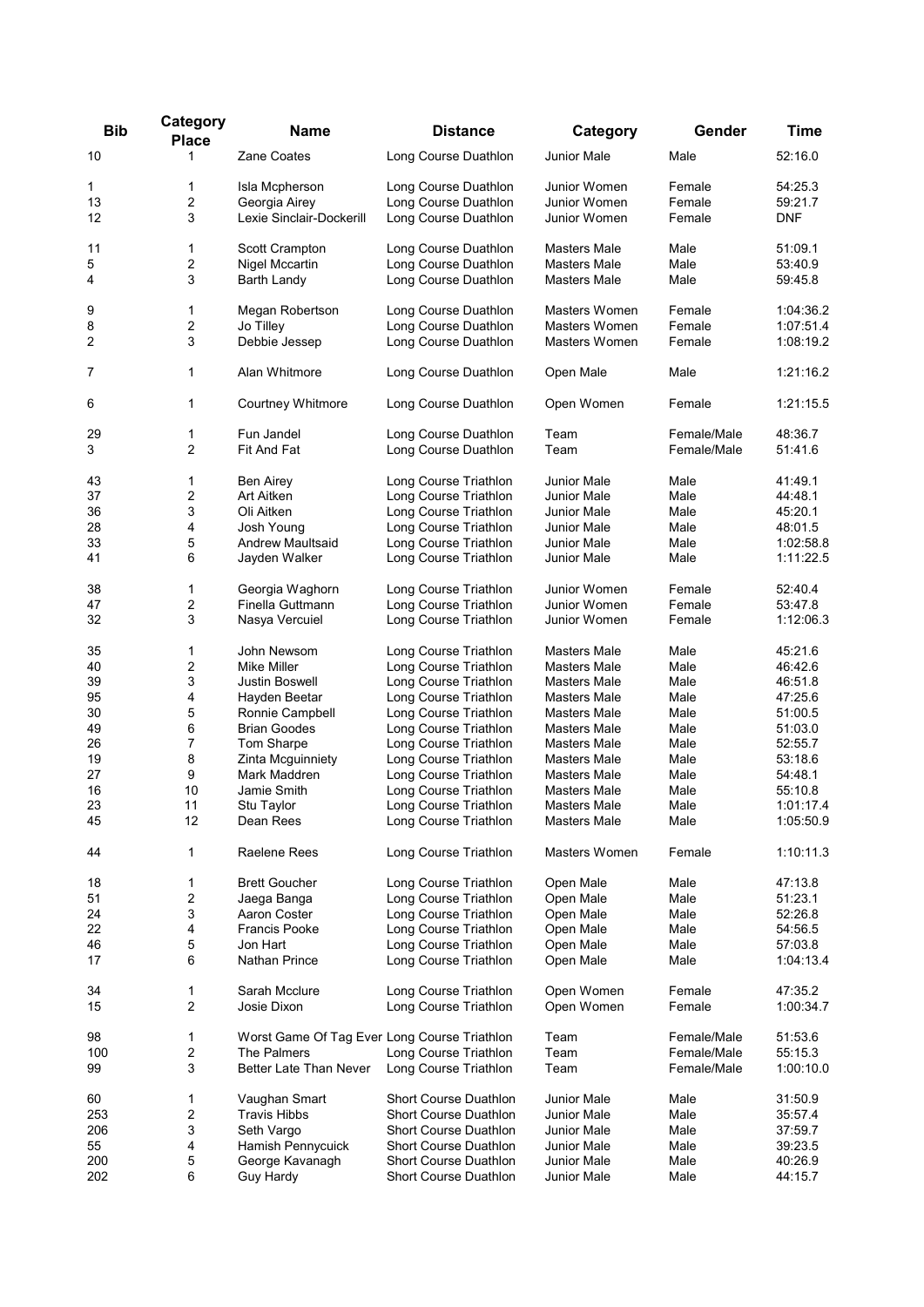| 203<br>204 | 7<br>8           | James Hardy<br>Nicholas Barr           | <b>Short Course Duathlon</b><br><b>Short Course Duathlon</b>   | <b>Junior Male</b><br><b>Junior Male</b> | Male<br>Male | 45:00.4<br>47:21.1 |
|------------|------------------|----------------------------------------|----------------------------------------------------------------|------------------------------------------|--------------|--------------------|
| 205        | 1                | Isla Mcpherson                         | <b>Short Course Duathlon</b>                                   | Junior Women                             | Female       | 32:27.3            |
| 201        | $\overline{c}$   | Emma Barnett                           | <b>Short Course Duathlon</b>                                   | Junior Women                             | Female       | 40:51.5            |
| 59         | 3                | Mckenzie Crampton                      | <b>Short Course Duathlon</b>                                   | Junior Women                             | Female       | 43:11.9            |
| 207        | 4                | Maggie Bull                            | <b>Short Course Duathlon</b>                                   | Junior Women                             | Female       | 43:32.2            |
| 208        | 5                | <b>Brooke Blacklock</b>                | <b>Short Course Duathlon</b>                                   | Junior Women                             | Female       | 55:18.2            |
| 61         | 1                | Paul Clark                             | <b>Short Course Duathlon</b>                                   | <b>Masters Male</b>                      | Male         | 33:35.4            |
| 56         | $\overline{2}$   | Peter Saunders                         | <b>Short Course Duathlon</b>                                   | <b>Masters Male</b>                      | Male         | 36:00.5            |
| 58         | 1                | Alana Crampton                         | <b>Short Course Duathlon</b>                                   | <b>Masters Women</b>                     | Female       | 43:27.4            |
| 64         | $\overline{2}$   | Michaela Cooper                        | <b>Short Course Duathlon</b>                                   | Masters Women                            | Female       | 48:29.6            |
| 53         | 1                | Polly Moseley                          | <b>Short Course Duathlon</b>                                   | Open Women                               | Female       | 35:53.5            |
| 62         | $\boldsymbol{2}$ | <b>Shelley Bundy</b>                   | <b>Short Course Duathlon</b>                                   | Open Women                               | Female       | 36:03.2            |
| 57         | 3                | Shalamar Wati                          | Short Course Duathlon                                          | Open Women                               | Female       | 46:51.6            |
| 88         | 1                | <b>Thomas Newsom</b>                   | <b>Short Course Triathlon</b>                                  | <b>Junior Male</b>                       | Male         | 23:49.9            |
| 70         | $\boldsymbol{2}$ | <b>Henry Hiatt</b>                     | <b>Short Course Triathlon</b>                                  | Junior Male                              | Male         | 24:19.3            |
| 94         | 3                | <b>Ethan Beetar</b>                    | <b>Short Course Triathlon</b>                                  | Junior Male                              | Male         | 24:25.2            |
| 96         | 4                | Gwilym Jones                           | <b>Short Course Triathlon</b>                                  | Junior Male                              | Male         | 24:30.1            |
| 97         | 5                | Silas Jones                            | <b>Short Course Triathlon</b>                                  | Junior Male                              | Male         | 25:49.0            |
| 74<br>226  | 6                | <b>Andre Free</b>                      | <b>Short Course Triathlon</b><br><b>Short Course Triathlon</b> | Junior Male                              | Male         | 26:18.0<br>28:06.8 |
| 79         | 7<br>8           | <b>Cohnor Welsh</b><br>Oscar Stevenson | <b>Short Course Triathlon</b>                                  | <b>Junior Male</b><br>Junior Male        | Male<br>Male | 28:10.9            |
| 215        | 9                | Louis Hiatt                            | <b>Short Course Triathlon</b>                                  | Junior Male                              | Male         | 29:32.4            |
| 221        | 10               | Ciaran Harris                          | <b>Short Course Triathlon</b>                                  | Junior Male                              | Male         | 29:44.8            |
| 85         | 11               | <b>Charlie Saunders</b>                | <b>Short Course Triathlon</b>                                  | Junior Male                              | Male         | 29:50.3            |
| 80         | 12               | Matt Draper                            | <b>Short Course Triathlon</b>                                  | <b>Junior Male</b>                       | Male         | 30:46.1            |
| 77         | 13               | <b>Cam Waters</b>                      | <b>Short Course Triathlon</b>                                  | Junior Male                              | Male         | 30:50.8            |
| 227        | 14               | Harry Reekie                           | <b>Short Course Triathlon</b>                                  | Junior Male                              | Male         | 30:54.7            |
| 222        | 15               | <b>Riley Crampton</b>                  | <b>Short Course Triathlon</b>                                  | Junior Male                              | Male         | 31:09.2            |
| 71         | 16               | George Henry                           | <b>Short Course Triathlon</b>                                  | Junior Male                              | Male         | 31:17.2            |
| 69         | 17               | <b>Hunter Taylor</b>                   | <b>Short Course Triathlon</b>                                  | Junior Male                              | Male         | 31:17.6            |
| 219        | 18               | Sam Maxwell                            | <b>Short Course Triathlon</b>                                  | Junior Male                              | Male         | 31:24.5            |
| 76         | 19               | Angus Sharpe                           | <b>Short Course Triathlon</b>                                  | <b>Junior Male</b>                       | Male         | 31:39.7            |
| 242        | 20               | George Ranken                          | <b>Short Course Triathlon</b>                                  | Junior Male                              | Male         | 31:43.6            |
| 218<br>236 | 21<br>22         | Zac Hibbs                              | <b>Short Course Triathlon</b><br><b>Short Course Triathlon</b> | Junior Male                              | Male<br>Male | 32:00.7<br>32:12.1 |
| 72         | 23               | Harrison Tapper<br>Declan Henry        | <b>Short Course Triathlon</b>                                  | Junior Male<br>Junior Male               | Male         | 32:12.6            |
| 250        | 24               | Jack Molloy                            | <b>Short Course Triathlon</b>                                  | Junior Male                              | Male         | 32:13.6            |
| 237        | 25               | Noah Madgwick                          | <b>Short Course Triathlon</b>                                  | <b>Junior Male</b>                       | Male         | 32:16.7            |
| 68         | 26               | Miller Taylor                          | <b>Short Course Triathlon</b>                                  | Junior Male                              | Male         | 32:37.6            |
| 81         | 27               | Sam Draper                             | Short Course Triathlon                                         | Junior Male                              | Male         | 32:53.8            |
| 232        | 28               | Max Cosgriff                           | <b>Short Course Triathlon</b>                                  | <b>Junior Male</b>                       | Male         | 33:11.1            |
| 217        | 29               | Alexander Marr                         | <b>Short Course Triathlon</b>                                  | Junior Male                              | Male         | 33:36.5            |
| 228        | 30               | Sam Hardy                              | <b>Short Course Triathlon</b>                                  | <b>Junior Male</b>                       | Male         | 34:18.1            |
| 66         | 31               | <b>Cameron Palmer</b>                  | <b>Short Course Triathlon</b>                                  | Junior Male                              | Male         | 34:39.1            |
| 238        | 32               | Marcus Fogarty                         | <b>Short Course Triathlon</b>                                  | <b>Junior Male</b>                       | Male         | 35:44.3            |
| 214        | 33               | Robbie Lampe                           | <b>Short Course Triathlon</b>                                  | Junior Male                              | Male         | 36:00.9            |
| 213        | 34               | Lockie Lampe                           | <b>Short Course Triathlon</b>                                  | Junior Male                              | Male         | 36:10.7            |
| 233<br>246 | 35<br>36         | Sam Smith<br>Alexander Innes           | <b>Short Course Triathlon</b><br><b>Short Course Triathlon</b> | Junior Male                              | Male<br>Male | 36:58.8<br>37:15.3 |
| 248        | 37               | Maxwell Appleman                       | <b>Short Course Triathlon</b>                                  | Junior Male<br><b>Junior Male</b>        | Male         | 38:30.5            |
| 216        | 38               | Dexter Marr                            | <b>Short Course Triathlon</b>                                  | Junior Male                              | Male         | 38:53.5            |
| 83         | 39               | Joe Draper                             | <b>Short Course Triathlon</b>                                  | <b>Junior Male</b>                       | Male         | 39:26.3            |
| 241        | 40               | <b>William Thrower</b>                 | <b>Short Course Triathlon</b>                                  | Junior Male                              | Male         | 40:24.2            |
| 235        | 41               | Tom Wilson                             | <b>Short Course Triathlon</b>                                  | Junior Male                              | Male         | 40:54.2            |
| 251        | 42               | <b>Frederick Gorman</b>                | <b>Short Course Triathlon</b>                                  | Junior Male                              | Male         | 41:21.1            |
| 230        | 43               | <b>Fletcher Thwaites</b>               | <b>Short Course Triathlon</b>                                  | Junior Male                              | Male         | 41:36.3            |
| 249        | 44               | Samuel Taylor                          | <b>Short Course Triathlon</b>                                  | Junior Male                              | Male         | 41:43.5            |
| 247        | 45               | Archer Appleman                        | <b>Short Course Triathlon</b>                                  | Junior Male                              | Male         | 43:24.5            |
| 78         | 1                | Sophie Maxwell                         | <b>Short Course Triathlon</b>                                  | Junior Women                             | Female       | 27:25.9            |
| 91         | 2                | Benita Clark                           | <b>Short Course Triathlon</b>                                  | Junior Women                             | Female       | 28:02.0            |
| 75         | 3                | Kate Sharpe                            | <b>Short Course Triathlon</b>                                  | Junior Women                             | Female       | 28:28.0            |
| 89         | 4                | <b>Charlotte Maxwell</b>               | Short Course Triathlon                                         | Junior Women                             | Female       | 29:14.0            |